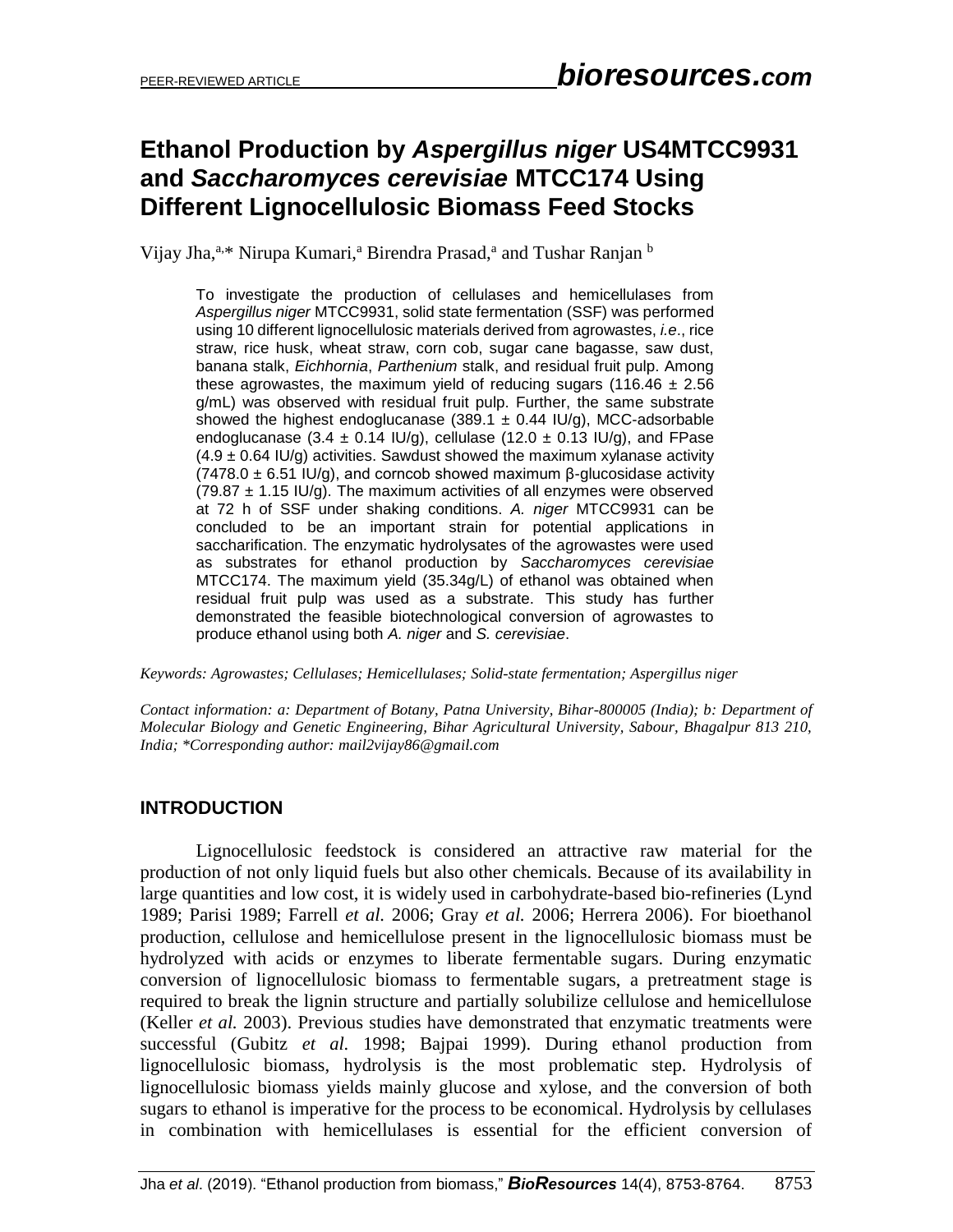lignocellulosic biomass to fuel (Mielenz 2001). Enzymatic hydrolysates produced by treatment with cellulases and hemicellulases have been exploited for the production of useful chemicals and solvents (Kuhad and Singh 1993). Fungi are the predominantly used organisms for the hydrolysis of lignocellulosic biomass (Bennett *et al.* 2002; Rabinovich *et al.* 2004). In this context, *Trichoderma reesei* has been the most extensively studied fungus (Goyal *et al.* 1991; Teeri *et al.* 1998).

Hydrolysis of lignocellulosic biomass is essential for the generation of fermentable sugars, which are converted to ethanol by microbes. Two methods—acid hydrolysis and enzymatic hydrolysis—are employed for this purpose. Their efficiencies vary depending upon treatment conditions, type of biomass, and the properties of hydrolytic agents. Acid hydrolysis is a mature technology; however, it has disadvantages, such as generation of hazardous acidic waste and technical difficulties in recovering sugars from acid. Enzymatic hydrolysis is more efficient and can be executed under ambient conditions without generation of any toxic waste. This method is under rapid development and has immense potential for improvement in cost and efficiency (Mishima *et al.* 2006).

In this study, the fungal strain *Aspergillus niger* US4 MTCC9931 was tested for its ability to produce cellulase and hemicellulose for the degradation of lignocellulosic biomass. Readily available agrowastes were used as substrates for this evaluation. Apart from the commonly used agrowastes substrates studied previously using other organisms, two new substrates—*Parthenium* stalk and residual fruit pulp—were studied (Tuohy *et al* 1990). Cooperative evaluation of biomass saccharification was performed with different feedstocks. Furthermore, the potential of saccharified biomass for ethanol production using *Saccharomyces cerevisiae* MTCC174 was evaluated.

## **EXPERIMENTAL**

#### **Microorganisms and Preparation of Inocula**

*A. niger* MTCC9931 was isolated from dry fruit of *Emblica officinalis* (an ingredient of herbal powder Triphala), whereas *S. cerevisiae* MTCC174 was procured from Microbial Type Culture Collection (MTCC) and Gene Bank, Chandigarh, India. The *A. niger* strain was grown and maintained on potato dextrose agar (pH 5.6), whereas *S. cerevisiae* was maintained on yeast extract-peptone-dextrose agar (YEPD) slants. The *A. niger* strain was deposited at MTCC and Gene Bank, Chandigarh, India (accession numberMTCC9931). To identify the strain, a part of the large subunit 28S rRNA gene was amplified by PCR and sequenced. The sequence was deposited in NCBI public database with accession number JF521496. The fungal strain has been designated as *A. niger*  US4MTCC9931 based on the phylogenetic analysis.

To prepare a fungal inoculum, 2mL of sterile distilled water containing 0.1% Tween 80 was added on the sporulated fungal hyphae grown on agar slants, and spores were dislodged into the liquid by gentle pipetting. A suspension containing  $10<sup>7</sup>$ spores/mL was used as an inoculum for the production of cellulase. *S. cerevisiae* was grown in YEPD broth for 12 h at 180 rpm on a rotary shaker, and the culture was used at 10% v/v as an inoculum for ethanol fermentation.

#### **Materials**

Rice straw (RS), rice husk (RH), wheat straw (WS), corn cob (CC), sugar cane bagasse (SCB), saw dust (SD), banana stalk (BS), water hyacinth leaves (WH), *Parthenium*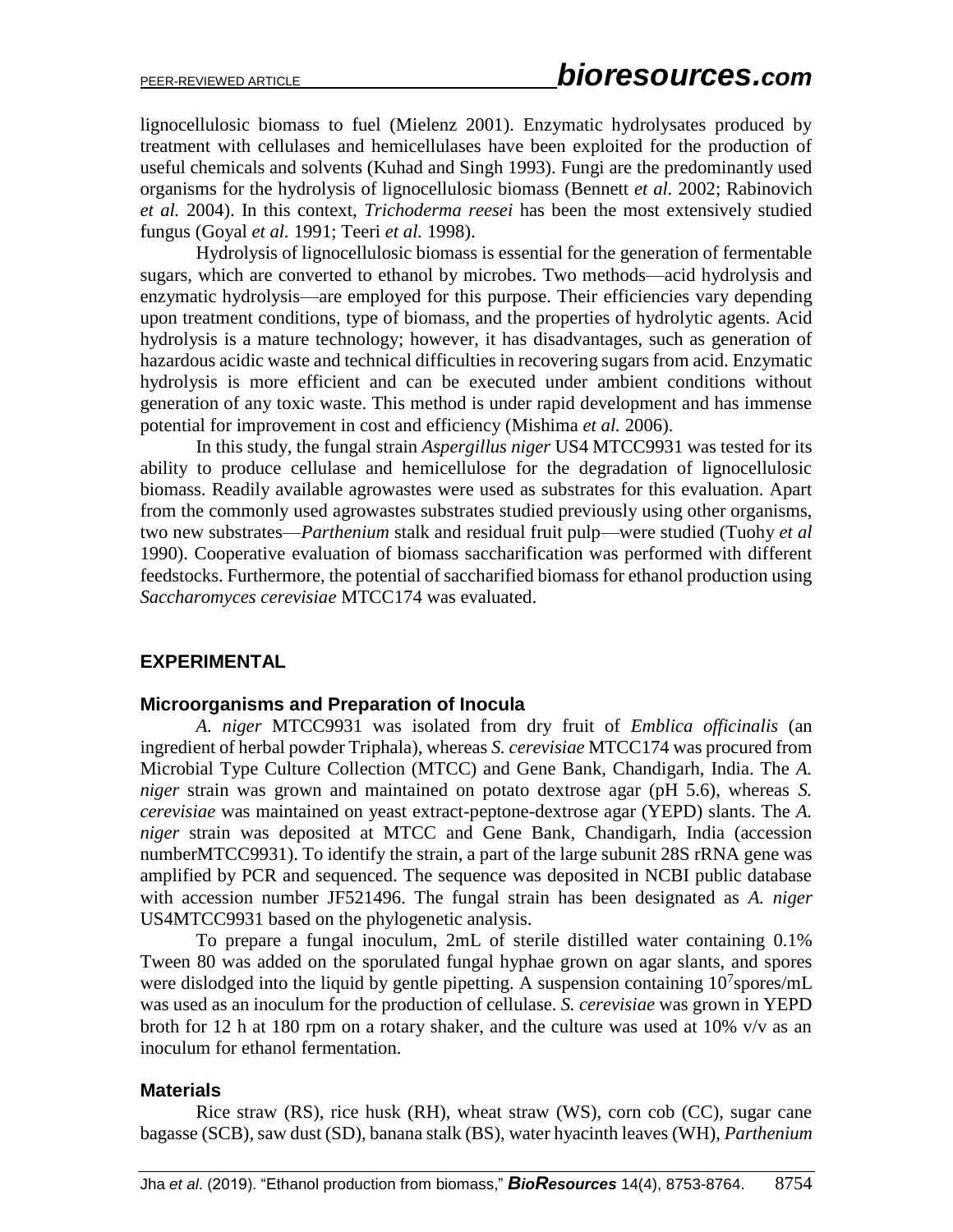stalk (PR), and residual fruit pulp (RFP) were procured from rural areas around Patna, India. The material were brought to the laboratory and oven-dried overnight at 70  $\degree$ C to remove residual moisture. Each material was screened to the size of less than 833 m (20 mesh) prior to pretreatment. The processed material was subsequently used for solid-state fermentation (SSF).

# **Production Medium**

The composition of the fermentation medium was as follows (in  $g/L$ ): yeast extract, 0.5; peptone, 3.0;  $(NH_4)_2SO_4$ , 1.5;  $K_2HPO_4$ , 3.0;  $KH_2PO_4$ , 4.0;  $MgSO_4$ . 7 $H_2O$ , 0.3;  $CaCl<sub>2</sub>·7H<sub>2</sub>O$ , 0.3; traces of  $ZnSO<sub>4</sub>$ , MnSO<sub>4</sub>, and FeSO<sub>4</sub>.7H<sub>2</sub>O; and milled lignocellulosic biomass, 50.0. The pH of the basal medium was adjusted to 6.8. The medium was then autoclaved for 20 min at 121 °C.

# **SSF**

Batch fermentation was conducted in 500 mL Erlenmeyer flasks. The fermentation medium was inoculated with  $10<sup>7</sup>$  spores. The fermentation temperature was maintained at  $28 \pm 2$  °C in a rotary shaker (150 rpm). Samples were taken at regular time intervals to determine the amount of reducing sugars. All experiments were conducted in triplicate.

# **Microbial Hydrolysis**

The initial solid concentration was 5%  $(w/v)$ . Samples were taken periodically and analyzed for reducing sugars. The concentrations of glucose, xylose, and arabinose after hydrolysis of 120h were determined by HPLC (Agilent Hi-Plex Ca-7.7x300 mm,  $8 \mu m$ ) PL1170-6810, mobile phase- 100% DI H20, flow rate- 0.6 mL/min, injection volume- 10  $\mu$ L, temperature- 85 °C, detector- RI). The enzymatic digestibility was denoted as yield of reducing sugars (YRS, %) and yield of monosaccharides (YM, %). These are defined as follows,

$$
YRS (\%) = W_{RS} \times 0.9 \times 100 / W_{IS}
$$
 (1)

$$
YM (%) = W_M \times 0.9 \times 100 / W_{IS}
$$
 (2)

where *WRS* is the weight of reducing sugars produced by microbial hydrolysis; *WIS* is the weight of initial solid; and *W<sup>M</sup>* is the weight of monosaccharides (glucose, xylose, or arabinose).

## **Alcohol Fermentation**

Ethanol production was studied using the microbial hydrolysate. The hydrolysate was sterilized by filtration and inoculated with 10% (v/v) of a 12-h old seed culture of *S. cerevisiae*. Fermentation was carried out at  $28 \pm 2$  °C with agitation (120 rpm) for 24 h. Subsequently, the culture was maintained at stationary condition for 5 days. Samples (1 mL) were withdrawn at regular intervals and centrifuged for 10 min at 4  $\degree$ C at 10000  $\times$  g.

## **Analytical Methods**

Endoglucanase (EG) (1,4-β-D-4-glucanohydrolase, EC3.2.1.4) and xylanase (endo 1,4-β-D-xylanase, EC3.2.1.8) activities were determined using 1% carboxymethyl cellulose (CM-cellulose) and 1% birch wood xylan prepared in sodium citrate buffer (50 mM, pH 5.6), respectively. The reaction mixture containing equal amounts of suitably diluted enzyme and substrate was incubated at 50 °C for 10 and 5 min, respectively. The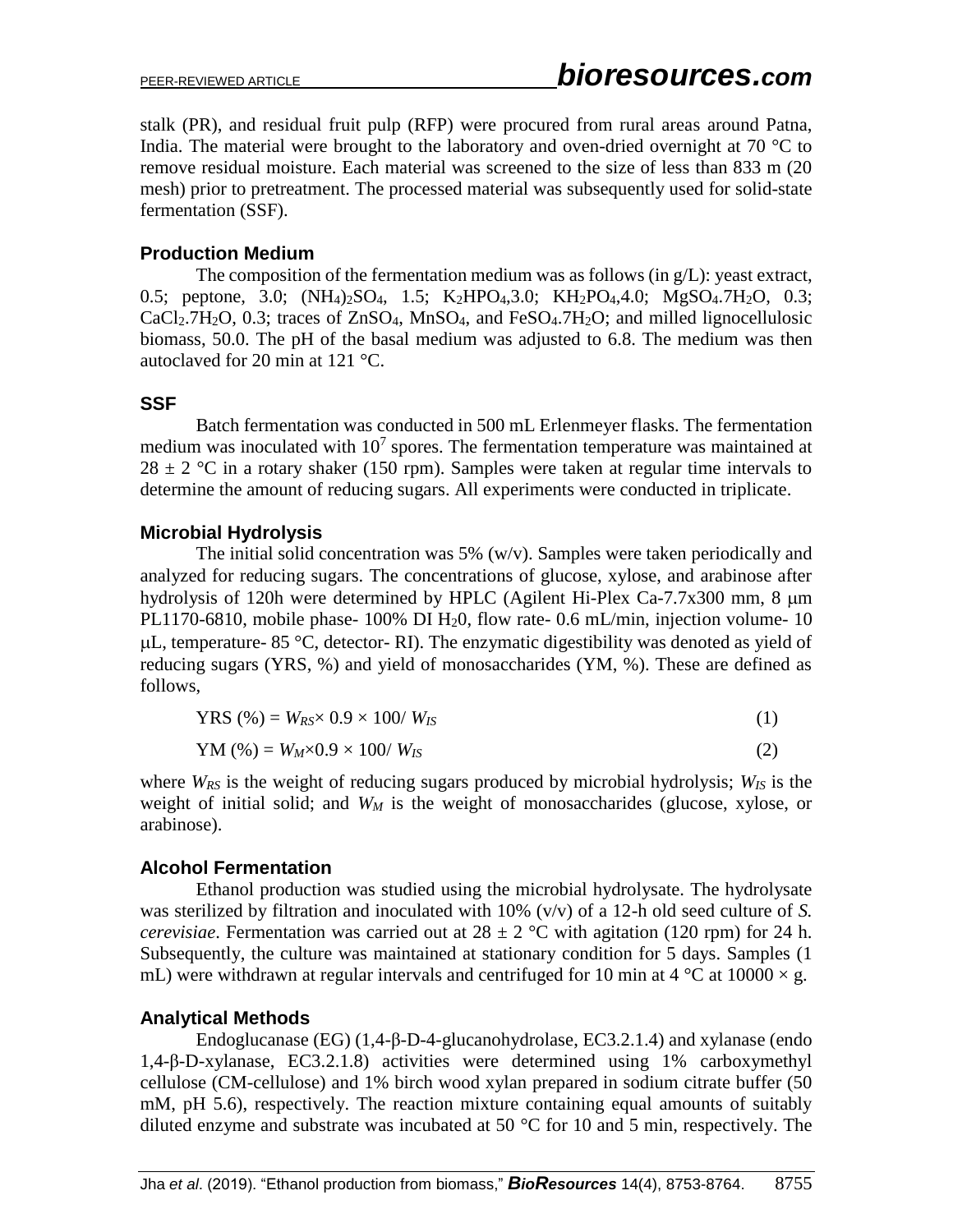reaction was stopped by addition of DNSA followed by boiling (Miller 1959). The reaction resulted in the change in color. The product was estimated by measuring absorbance at 540 nm using a spectrophotometer (Hitachi U-3210, Tokyo, Japan). The amount of released sugar was quantified using glucose and xylose standards, respectively.

Avicel-adsorbable endoglucanase (AAEG) was assayed as described by Arifoglu and Ogel (2000). The reaction mixture containing 5 mL of sodium acetate buffer (25 mM, pH 5.0), 5mL of culture supernatant, and 1.0 g of microcrystalline cellulose (Avicel, MCC) was incubated at 4 °C for 15 min. After centrifugation, the residual endoglucanase activity in supernatant was assayed by using CM-Cellulose (1%). AAEG was measured indirectly by subtracting Avicel–non-adsorbable endoglucanase activity from the total endoglucanase activity.

Total cellulase activity (FPase) was measured by using filter paper as a substrate. The reaction mixture contained small pieces of Whatman filter paper no.1 ( $2 \times 3$  mm) as described by Wood and Bhat (1988).

Avicelase/exoglucanase (1,4-β-D-glucan-4-cellobiohydrolase, CBH, EC3.2.1.91) activity was determined by using Avicel (Fisher Scientific, Waltham, MA, USA) as a substrate. The reaction mixture containing 1mL of Avicel (1%) in sodium acetate buffer and 0.5 mL of suitably diluted enzyme was incubated in a water bath for 2 h at 50 °C. The released sugar was determined as described by Miller (1959). One unit of activity was defined as the amount of enzyme releasing 1 µmol of glucose from substrate per minute.

β-glucosidase (β-D-glusido-glucanohydrolase, EC3.2.1.21) was assayed using *p*nitrophenyl-β-D-glucopyranoside (pNPG) using a microtiter plate as described by Parry *et al*. (2001). Appropriately diluted enzyme (25 μL) was mixed with 50 μL of sodium acetate buffer (50 mM, pH 5.0). The reaction was initiated by adding 25 mL of pNPG (10 mM) and incubated at 50 °C for 30 min. The reaction was terminated by adding 100 μL of NaOH-glycine buffer (0.4 M, pH 10.8). The reaction product, yellow in color, was estimated by measuring its absorbance at 405 nm using ELISA Reader (Multiskan, Thermo, Waltham, MA, USA). Enzyme activity was expressed in International Units (IU), as the amount of enzyme, which releases 1 µmol of glucose, xylose, and p-nitrophenol in 1 min. The concentration of total proteins in enzyme extracts was determined by Lowry method (1951).

## **Ethanol Estimation**

One mL of cell-free supernatant was mixed with 9mLof distilled water and 1mLof dichromate, and the mixture was heated for 10 min in a boiling water bath. During heating, ethanol is converted into acid, which upon reacting with dichromate, results in a color change from orange to green (Seo *et al.* 2009). The reaction product was estimated by measuring the absorbance at 600 nm on a spectrophotometer. Pure-grade ethanol was used as a standard.

#### **Statistical Analysis**

Estimation of proteins, enzyme activities, and sugars was always conducted with a minimum of three replicates. Standard deviation was calculated using the functions in available in the Excel suite (Microsoft Office 2003, Redmond, WA), and it was represented with error bars.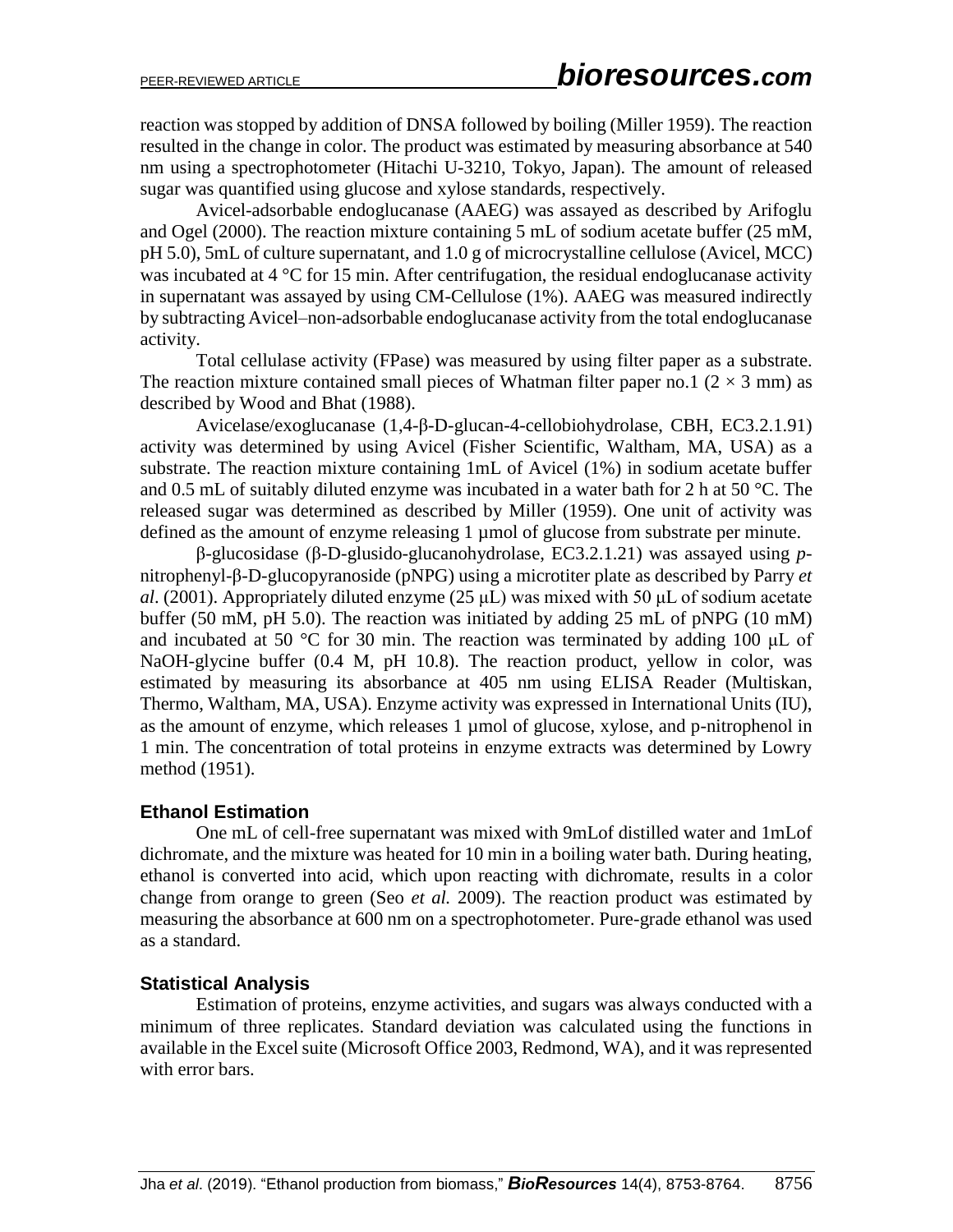## **RESULTS AND DISCUSSION**

#### **Production of Enzymes for Biomass Hydrolysis**

SSF is a well-established technology for enzyme production and provides the advantages of low cost of operation, less infrastructure requirements, ability to operate with less skilled manpower, and most importantly, the ability to use cheap agro-industrial residues and biomass as raw materials (Raimbault 1998; Pandey *et al.* 2000). Therefore, it has significant economic advantage for enzyme production (Lateef *et al.* 2012; Elegbede and Lateef 2017). In this investigation, crude cellulase preparations produced through SSF by fungi were used for hydrolysis of biomass with considerable efficiency. This is the first report on the production of the cellulases by *A. niger* US4MTCC9931 using locally available lignocellulosic agrowastes, such as PR, RH, and WH. *A. niger* US4MTCC9931 easily hydrolyzed almost all lignocellulosic materials.

The major component of lignocellulosic materials is cellulose, followed by hemicellulose and lignin. The proportions of these compounds are different among different species of plants (John *et al.* 2006; Cara *et al.* 2007; Prassad *et al.* 2007; Ruiz *et al.* 2008). This heterogeneous nature of carbon sources in plant materials plays an important role in the induction of cellulases and release of sugars during fermentation (Kaur *et al.* 2006). The production of cellulases is inducible and is affected by the nature of the substrates. Therefore, choosing the right substrate is very important for the production of optimum amount of sugars. *A. niger* US4MTCC9931 was grown on ten complex lignocellulosic carbon sources; CM-Cellulose (CMC, HIMEDIA) and Whatman filter paper no.1 were used as control substrates to determine their effect on the induction of cellulolytic enzymes. During the present investigation, RFP was the best carbon source for the production of reducing sugars (116.46  $\pm$  2.56 g/L) and enzyme activities (Table 1). The amount of reducing sugars generated from RFP was 6.07-fold higher than that generated from CM-Cellulose (19.11  $\pm$  1.23 g/L). The EG (389.1  $\pm$  0.44I U/g), AAEG (3.4  $\pm$  0.14 U/g), cellulase (12.0  $\pm$  0.13 U/g), β-glucosidase (45.94  $\pm$  1.15 U/g), FPase (4.90  $\pm$ 0.64 U/g), and xylanase (5511.0  $\pm$  6.53 IU/g) activities also increased by 3.86-, 1.54-, 5.21-, 12.46-, 2.20-, and 3.88-fold, respectively, compared with the control (CMC). The highest β-glucosidase activity (79.87  $\pm$  1.15 U/g) was observed when corncob was used as a substrate, which was 41.59-fold higher than that of the control. The highest xylanase activity (7478.0  $\pm$  6.51 U/g) was observed when sawdust was used as a substrate, which was 5.27-fold higher than that of the control. The substrates like corncob and sugarcane bagasse also showed EG activity. Rice straw (RST) also showed noticeable AAEG activity  $(3.40 \pm 0.15 \text{ U/g}).$ 

Since comparing the results obtained in this study with those obtained by other researchers is difficult, Table 2 compares the new strain with seven other strains. The βglucosidase activity (79.87  $\pm$  1.15 U/g) shown by *A. niger* US4MTCC9931was much higher than that shown by six other fungal strains; however, it was slightly less than that shown by *A. niger* KK2 (Kang *et al.* 2004). Xylanase activity, on the contrary, was much higher with this strain than that with all seven strains (Shah and Madamwar 2005). EG activity was also higher with this strain than that with six other strains, except with *T. reesei* MCG77 (Considine *et al.* 1988).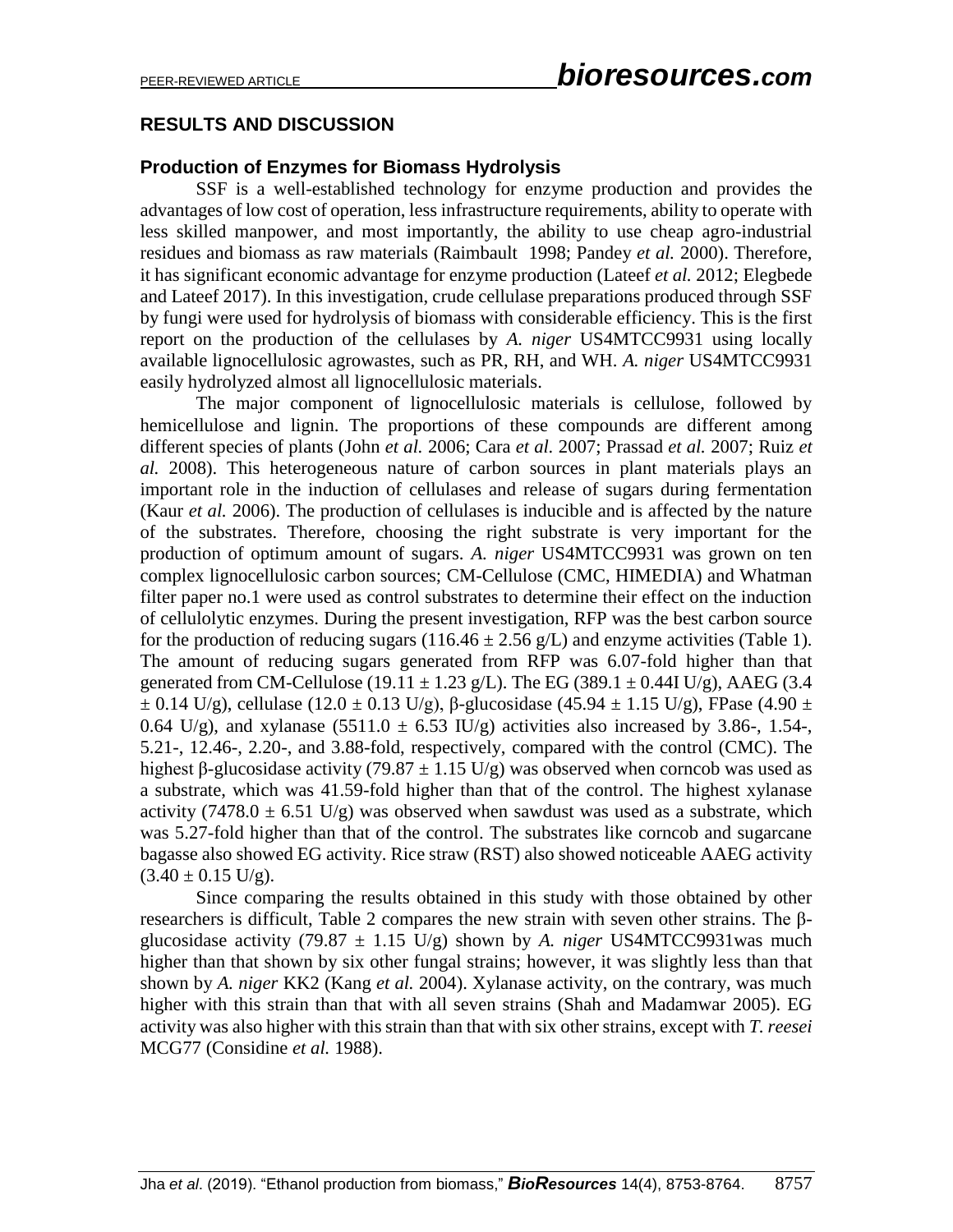**Table 1.** Effect of Different Carbon Sources on the Production of Reducing Sugar, Endoglucanase, AAEG, Cellulase, β-Glucosidase, FPase, Xylanase, and Protein by *Aspergillus niger* MTCC 9931

| Carbon       | <b>RS</b>    | EG           | AAEG         | Cellulase    | <b>BG</b>    | FPase      | <b>XYL</b>   |
|--------------|--------------|--------------|--------------|--------------|--------------|------------|--------------|
| sources      | $(gL^{-1})$  | $(1Ug^{-1})$ | $(IUg^{-1})$ | $(IUg^{-1})$ | $(IVg^{-1})$ | (IV)       | $(1Ug^{-1})$ |
| Rice straw   | 68.11 $\pm$  | $189.6 \pm$  | $3.4 \pm$    | $1.4 \pm$    | $33.59 +$    | $1.98 \pm$ | 6456.0 $\pm$ |
|              | 1.23         | 0.41         | 0.15         | 0.10         | 1.15         | 0.66       | 6.08         |
| Wheat        | $54.00 \pm$  | 196.5 $\pm$  | $2.2 \pm$    | $6.2 \pm$    | $52.23 \pm$  | $2.11 \pm$ | $6544.5 \pm$ |
| straw        | 1.20         | 0.45         | 0.10         | 0.11         | 1.10         | 0.56       | 6.55         |
| Corncob      | $83.35 \pm$  | $358.4 \pm$  | $2.5 \pm$    | $7.2 \pm$    | 79.87 $\pm$  | $3.6 \pm$  | 6793.5 $\pm$ |
|              | 1.65         | 0.42         | 0.13         | 0.10         | 1.15         | 0.60       | 6.52         |
| Sugar cane   | $70.76 \pm$  | $343.3 \pm$  | $2.0 \pm$    | $6.9 \pm$    | 67.98 $\pm$  | $2.8 \pm$  | 6472.3 $\pm$ |
| bagasse      | 1.25         | 0.41         | 0.10         | 0.15         | 1.12         | 0.66       | 6.23         |
| Saw dust     | $92.12 \pm$  | $223.7 \pm$  | $0.6 \pm$    | $5.5 \pm$    | 55.07 $\pm$  | $2.6 \pm$  | $7478.0 \pm$ |
|              | 1.21         | 0.45         | 0.11         | 0.12         | 1.13         | 0.66       | 6.51         |
| Banana       | 62.81 $\pm$  | $244.9 +$    | $0.9 \pm$    | $3.5 \pm$    | $38.46 \pm$  | $2.4 \pm$  | 6392.5 $\pm$ |
| stalk        | 1.35         | 0.42         | 0.13         | 0.11         | 1.11         | 0.60       | 6.23         |
| Eichhornia   | 67.67 $\pm$  | $254.5 \pm$  | $1.1 \pm$    | $3.1 \pm$    | 58.36 $\pm$  | $2.9 \pm$  | 6268.6 $\pm$ |
|              | 1.24         | 0.40         | 0.15         | 0.10         | 1.10         | 0.62       | 6.42         |
| Parthenium   | 52.78 $\pm$  | $225.2 \pm$  | $1.5 \pm$    | $4.2 \pm$    | 56.73 $\pm$  | $2.7 \pm$  | 6120.5 $\pm$ |
| stalk        | 1.20         | 0.43         | 0.10         | 0.10         | 1.14         | 0.63       | 6.45         |
| Residual     | 116.46 $\pm$ | 389.1 $\pm$  | $3.4 \pm$    | 12.0 $\pm$   | 45.94 $\pm$  | $4.9 \pm$  | 5511.0 $\pm$ |
| fruit pulp   | 2.56         | 0.44         | 0.14         | 0.13         | 1.15         | 0.64       | 6.53         |
| Rice husk    | $89.85 \pm$  | 198.0 $\pm$  | $2.8 \pm$    | $2.7 \pm$    | $43.28 \pm$  | $3.9 \pm$  | 6921.0 $\pm$ |
|              | 1.05         | 0.42         | 0.10         | 0.12         | 1.12         | 0.60       | 6.12         |
| <b>CMC</b>   | 19.11 $\pm$  | $107.5 \pm$  | $2.2 \pm$    | $2.3 \pm$    | $1.92 \pm$   | $2.2 \pm$  | 1417.0 $\pm$ |
|              | 1.23         | 0.40         | 0.12         | 0.11         | 1.10         | 0.61       | 6.23         |
|              | $9.5 \pm$    | $82.2 \pm$   | $0.9 \pm$    | $1.1 \pm$    | $0.23 \pm$   | $2.0 \pm$  | 942.5 $\pm$  |
| Filter paper | 1.58         | 0.41         | 0.11         | 0.10         | 1.15         | 0.65       | 6.52         |

RS: reducing sugar; EG: endoglucanase; AAEG: Avicel adsorbable endoglucanase activity; BG: βglucosidase; XYL: xylanase

**Table 2.** Ethanol Production from Different Lignocellulosic Materials using SSF by *Aspergillus niger* US4MTCC9931 and *Saccharomyces cerevisiae* MTCC174

| Carbon             |                   |                |                  |                  |
|--------------------|-------------------|----------------|------------------|------------------|
| sources            |                   | Duration of    | Ethanol          | Efficiency       |
|                    | RS(g/L)           | incubation (h) | (g/L)            | (RS to ethanol)% |
| Rice straw         | $68.11 \pm 1.23$  | 24             | $30.59 \pm 0.52$ | 44.91            |
| <b>Wheat Straw</b> | $54.00 \pm 1.20$  | 24             | $21.79 \pm 0.51$ | 40.35            |
| Corn cob           | $83.35 \pm 1.65$  | 24             | $17.45 \pm 0.58$ | 20.93            |
| Bagasse            | $70.76 \pm 1.25$  | 24             | $13.88 \pm 0.54$ | 19.61            |
| Saw dust           | $92.12 \pm 1.21$  | 24             | $14.86 \pm 0.50$ | 16.13            |
| Banana             | $62.81 \pm 1.35$  | 24             | $15.30 \pm 0.52$ | 24.35            |
| Eichhornia         | $67.67 \pm 1.24$  | 24             | $21.98 \pm 0.54$ | 32.48            |
| Parthenium         | $52.78 \pm 1.20$  | 24             | $22.91 \pm 0.56$ | 43.40            |
| Fruit pulp         | $116.46 \pm 0.56$ | 24             | $35.34 \pm 0.50$ | 30.36            |
| Rice husk          | $89.85 \pm 1.05$  | 24             | $11.58 \pm 0.58$ | 12.88            |

The hydrolysis of different lignocellulosic materials as well as YRS and YM depend upon the nature of the substrates. *A. niger* US4 MTCC9931 was capable of utilizing most of the agrowastes as carbon sources and produced higher amounts of cellulase enzyme and fermentable sugars. Maximum YRS (20.96%) and YM (17.55%) were observed RFP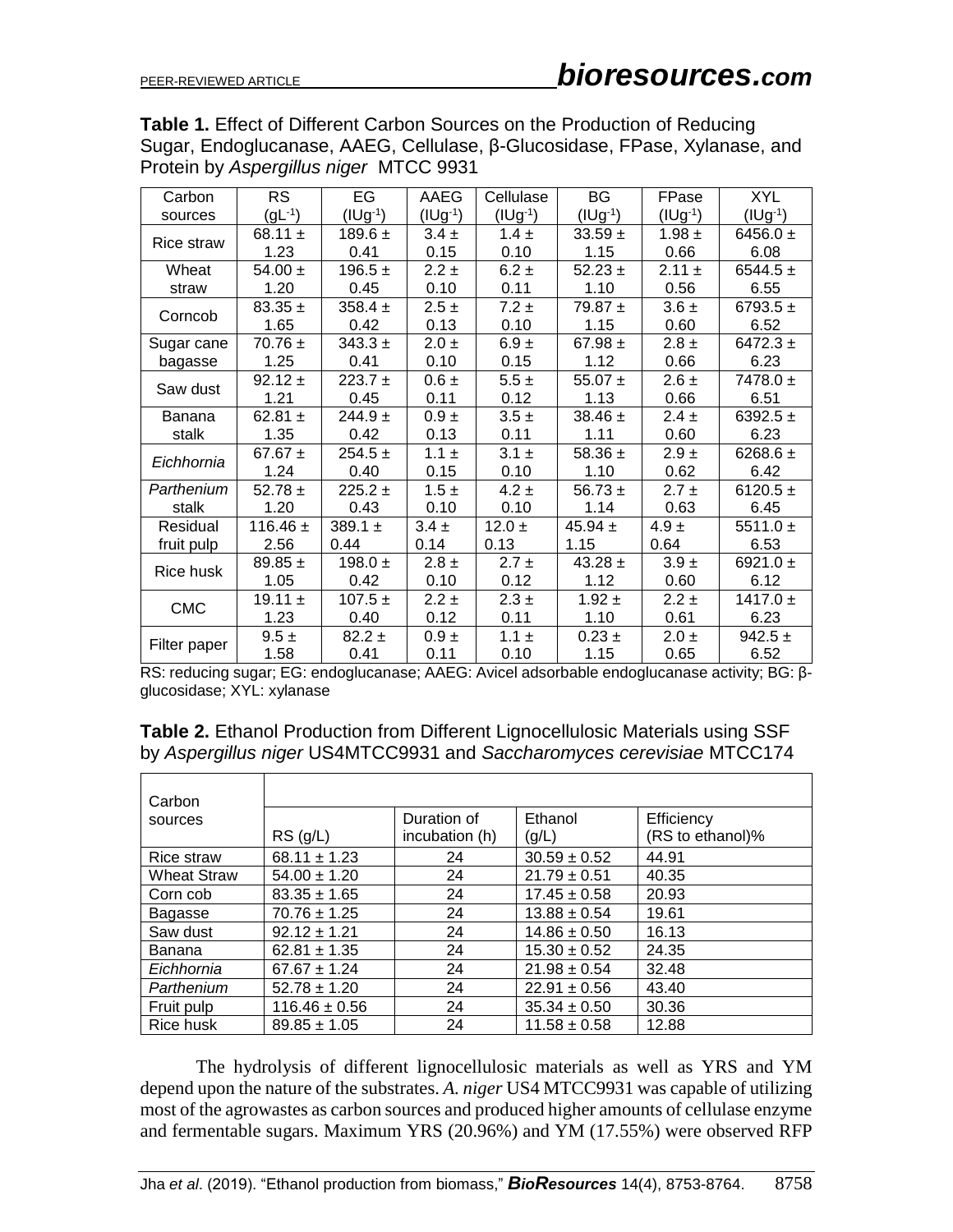was used as a substrate (Fig. 1). YRS and YM in sugarcane bagasse were 12.73% and 11.79%, respectively. These amounts are higher than those obtained *via* hydrolysis of untreated sugarcane bagasse (Zhao *et al.* 2009). The amount of released reducing sugar was equivalent to that obtained using *Pichia stipites* with water hyacinth as a substrate (Kumar *et al.* 2009) and higher than that obtained using *A. terreus* AV49 with groundnut shell as a substrate (Vyas *et al.* 2005) and that obtained using *A. niger* MTCC7956 with rice straw and bagasse as substrates (Kalogeris *et al*. 1999; Sukumaran *et al.* 2009).



**Fig. 1.** YRS and YM of different lignocellulosic materials *Aspergillus niger* US4 MTCC 9931

The cost of cellulase is the primary limitation in conversion of biomass to ethanol. A strategy that can bring down the production cost of cellulase can significantly reduce the cost of bioethanol production. Therefore, microbial hydrolysates were further fermented with the use of *S. cerevisiae* MTCC174 to produce ethanol. Different types of lignocellulosic materials produced reducing sugars in the range of 52.78 to 116.46 g/L. The yields of ethanol as well as reducing sugars from ten different lignocellulosic materials are given in Table 3. The maximum ethanol yield  $(35.34 \pm 0.50 \text{ g/L})$  was obtained after 24 h from the hydrolysate of RFP, and it had 11.64% reducing sugars. In rice straw hydrolysate having initial sugar concentration of 68.11%, the minimum ethanol yield  $(30.59 \pm 0.52)$ g/L) was obtained. Minimum ethanol yield (22.91 ± 0.56 g/L) was obtained in *Parthenium* stalk hydrolysate having initial sugar concentration of 5.2%. The time course of ethanol production from RFP is shown in Fig. 3. The rate of ethanol production was  $0.125$  g/L/h for the initial 12 h and then increased to 1.418 g/L/h from 12 to 24 h. The yield of ethanol peaked at 24 h. There was no increase in the production after 24 h and the ethanol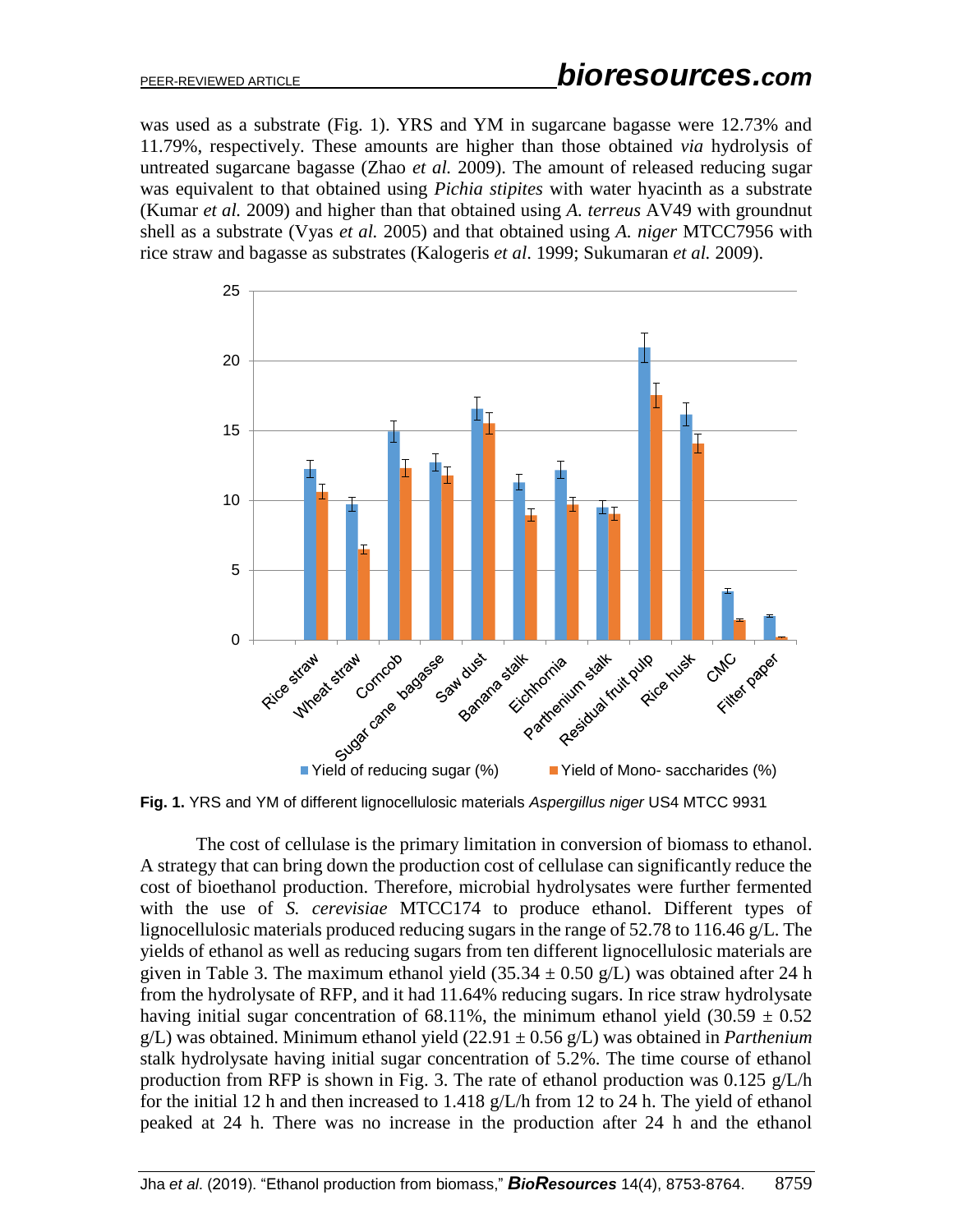concentration remained at about 35.34g/L. Karimi *et al*. (2006) used commercial cellulase for the hydrolysis of rice straw and three different microorganisms for the fermentation of the hydrolysate (Table 4). The yield of ethanol was 6.83 to 9.20 g/L. In contrast, the yield of ethanol by *A. niger* US4MTCC9931 was significantly much higher (30.59 g/L). It is also higher than that obtained with the strain *A. niger* MTCC7956 (25.56 g/L) (Sukumaran *et al.* 2009). Further, it is important to note that the yield of ethanol was much higher (35.34 g/L) when RFP was used as a substrate. Based on these analyses, *A. niger* US4MTCC9931 is a superior strain and can be exploited as a source of cellulase for the conversion of cellulosic wastes to ethanol.

|                                                                                 | Substrate                                          | Enzyme activities (Ug-1) |                   |                    |                   |                                                                                  |
|---------------------------------------------------------------------------------|----------------------------------------------------|--------------------------|-------------------|--------------------|-------------------|----------------------------------------------------------------------------------|
| Organism                                                                        |                                                    | FP                       | EG                | BG                 | <b>XYL</b>        | Reference                                                                        |
| Aspergillus niger KK2                                                           | Rice straw                                         | 19                       | 130               | 94                 | 5070              | Kang et al.<br>(2004)                                                            |
| Aspergillus niger MTCC<br>7956                                                  | Sugar cane<br>Bagasse                              | 4.55                     | 135.44            | 21.39              |                   | Sukumaran<br>et al. (2009)                                                       |
| Aspergillus terreus AV49                                                        | Groundnut<br>shell                                 | 0.36                     | 45.1              |                    |                   | Vyas et al.<br>(2005)                                                            |
| Trichoderma reesei RUT<br>C <sub>30</sub>                                       | Wheat bran                                         | 22.8                     | 299.55            | 4.5                |                   | Singhania et<br>al. (2007)                                                       |
| Penicillium echinulatum<br>Trichoderma reesei<br>MCG77<br>Talaromyces emersonii | Eucalypt kraft<br>pulp<br>Beet pulp<br>Wheat straw | 2.7<br>7.7<br>18         | 153<br>704<br>265 | 0.31<br>4.6<br>2.9 | 316<br>7.7<br>350 | Considine et<br>al. (1988)<br>Tuohy et al.<br>(1990)<br>Martins et al.<br>(2008) |
| Aspergillus niger US4<br><b>MTCC 9931</b>                                       | <b>Residual fruit</b><br>pulp                      | $4.9 \pm$<br>0.64        | 389.1<br>± 0.44   | 45.94<br>土<br>1.15 | 5511.0<br>± 6.53  | This work                                                                        |
| Aspergillus niger US4<br><b>MTCC 9931</b>                                       | Corncob                                            | $3.6 \pm$<br>0.60        | 358.4<br>± 0.42   | 79.87<br>±<br>1.15 | 6793.5<br>± 6.52  | This work                                                                        |
| Aspergillus niger US4<br><b>MTCC 9931</b>                                       | Sugar cane<br>bagasse                              | $2.8 \pm$<br>0.66        | 343.3<br>± 0.41   | 67.98<br>±<br>1.12 | 6472.3<br>± 6.23  | This work                                                                        |
| Aspergillus niger US4<br><b>MTCC 9931</b>                                       | Saw dust                                           | $2.6 \pm$<br>0.66        | 223.7<br>± 0.45   | 55.07<br>ᆂ<br>1.13 | 7478.0<br>± 6.51  | This work                                                                        |

# **Table 3.** Enzyme Yields Production by SSF from Other Strains Grown on Lignocellulosic Biomass

## **Table 4.** Yield of Ethanol from Rice Straw

| Hydrolysis of rice straw by     | Fermentation by | Ethanol<br>Yield<br>$(gL^{-1})$ | Reference             |
|---------------------------------|-----------------|---------------------------------|-----------------------|
| Commercial cellulase enzyme     | S. cerevisiae   | 6.83                            | Karimi et al. 2006    |
| Commercial cellulase enzyme     | Mucor indicus   | 7.79                            | Karimi et al. 2006    |
| Commercial cellulase enzyme     | Rhizopus oryzae | 9.20                            | Karimi et al. 2006    |
| A. niger MTCC 7956              | S. cerevisiae   | 25.56                           | Sukumaran et al. 2009 |
| Aspergillus niger US4 MTCC 9931 | S. cerevisiae   | 30.59                           | This work             |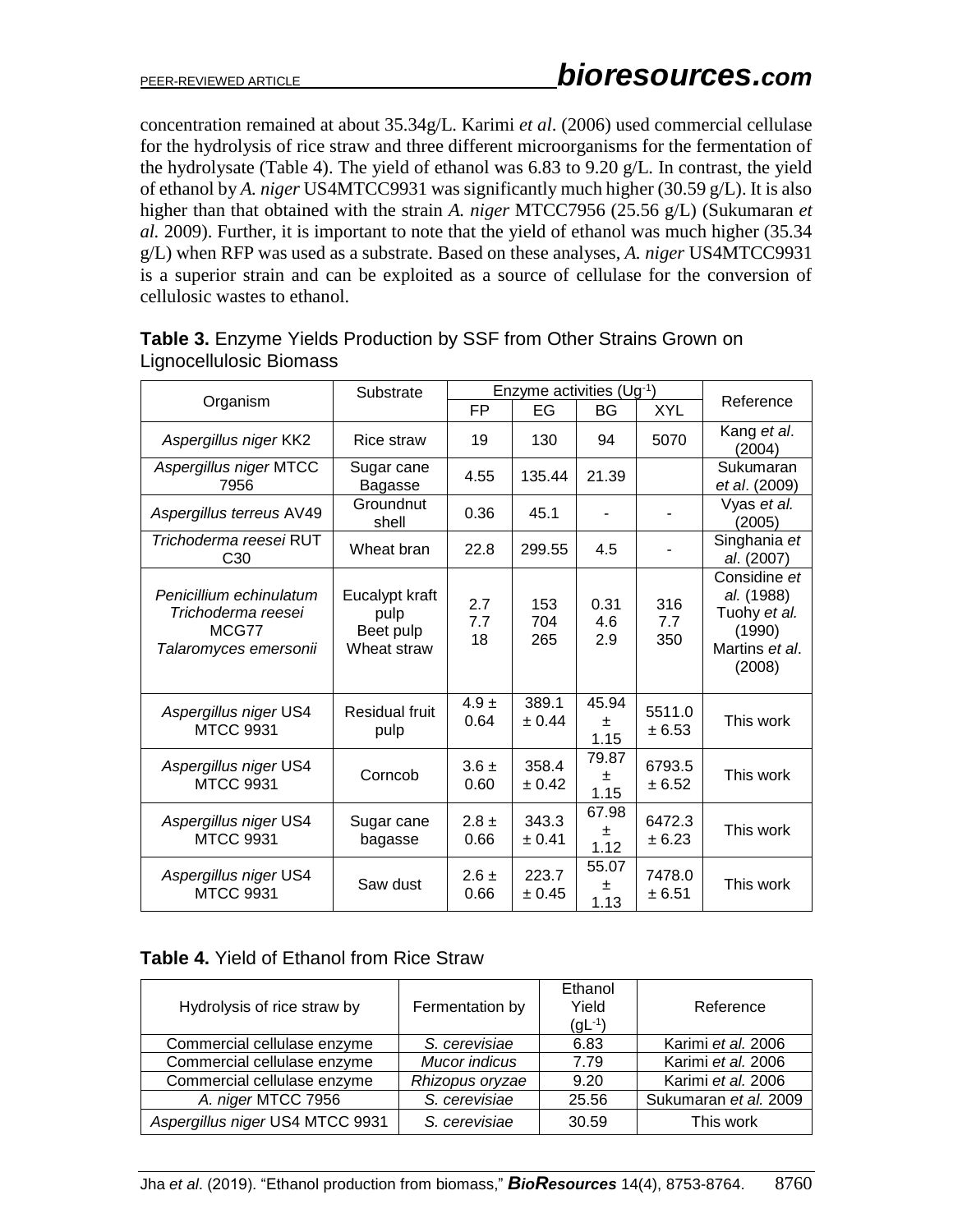

**Fig. 2.** Ethanol concentration profile during fermentation of RFP hydrosylate

# **CONCLUSIONS**

- 1. The production of cellulases and hemicellulases by *A. niger* MTCC9931 in SSF was investigated in detail. Results of this study suggested that *A. niger* MTCC9931 is a potential microorganism for the production of cellulase and hemicellulase by using SSF. The most important observation in this study was the broad spectrum of cellulase activities in different agrowastes. Cellulase and hemicellulase produced by *A. niger* MTCC9931 were efficiently utilized for the hydrolysis of different substrates and the resultant hydrolysate was further utilized by *S. cerevisiae* for low-cost production of ethanol.
- 2. RFP acted as most potent LCW for bioethanol production in terms of ethanol yield % and time operation. However, rice straw appeared as one of the promising LCW for commercial bioethanol production based on its huge availability.

# **ACKNOWLEDGMENTS**

This work was supported by a grant from the Board of Research in Nuclear Sciences, Mumbai, India. V. J. acknowledges the research fellowship from the Department of Biotechnology, New Delhi, Government of India.

# **REFERENCES CITED**

Arifoglu, N., and Ogel, Z. B. (2000). "Avicel-adsorbable endoglucanase production by thermophilic fungus *Scytalidium thermophilum* type culture *Torula thermophila*,"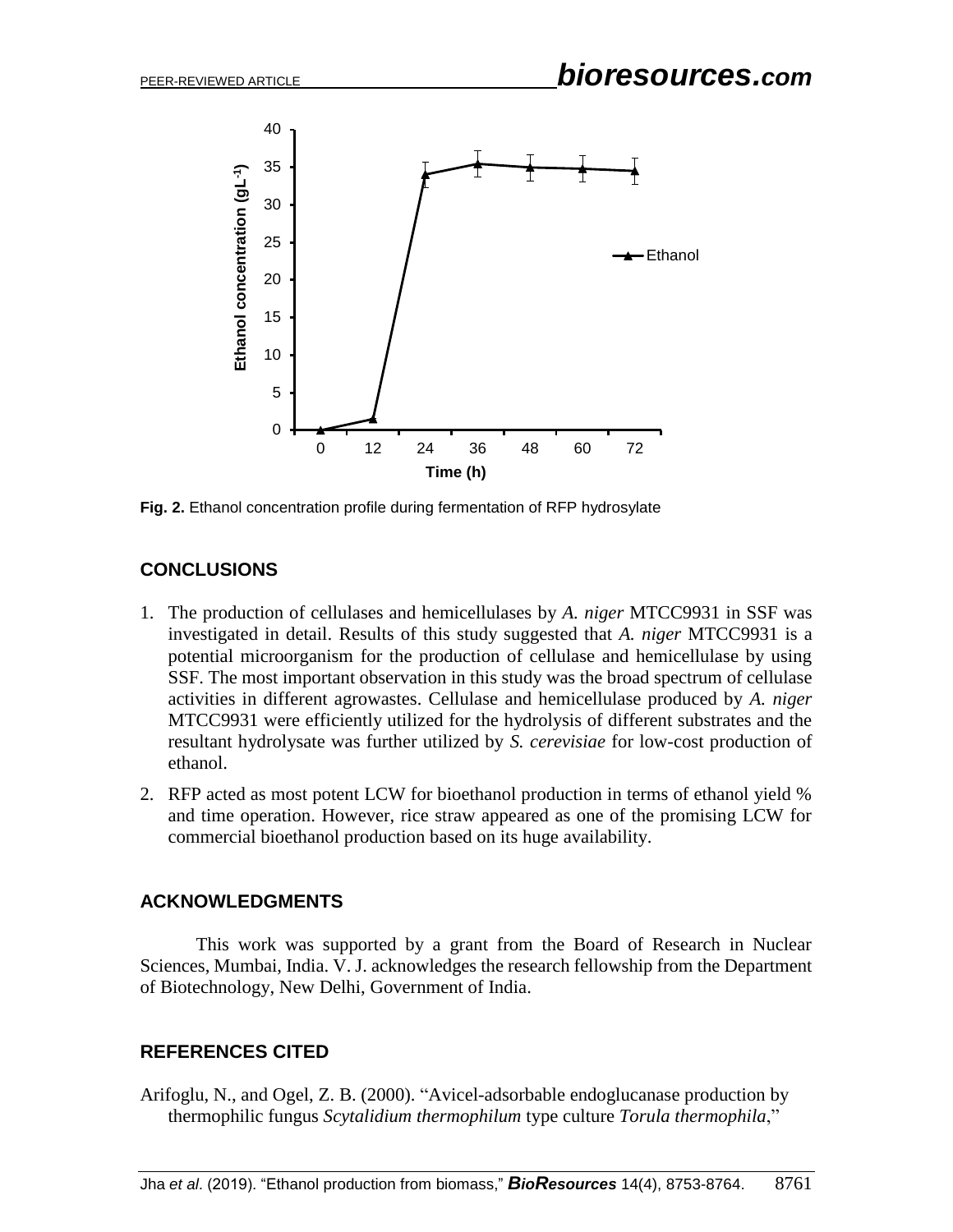*Enzyme Microb. Tech.* 27(8), 560-569. DOI: 10.1016/S0141-0229(00)00241-6

- Bajpai, P. (1999). "Application of enzyme in pulp and paper industry," *Biotechnol. Prog*. 15(2), 147-157. DOI: 10.1021/bp990013k
- Bennett, J. W., Wunch, K. G., and Faison, B. D. (2002). "Fungi in biodegradation," in: *Manual of Environmental Microbiology*, C. J. Hurst (ed.), ASM Press, Washington, D. C., pp. 960-971.
- Cara, C., Moya, M., Ballesteros, I., Negro, M. J., Gonzalez, A., and Ruiz, E. (2007). "Influence of solid loading on enzymatic hydrolysis of steam exploded or liquid hot water pretreated olive tree biomass," *Process Biochem*. 42(6),1003-1009. DOI: 10.1016/j.procbio.2007.03.012.
- Considine, P. J., O'Rorke, A., Hackett, T. J., and Coughlan, M. P. (1988). "Hydrolysis of beet pulp polysaccharides by extract if solid state culture of *Penicillium capsulatum*," *Biotechnol. Bioeng.* 31(5), 433-438. DOI: 10.1002/bit.260310507.
- Elegbede, J. A., and Lateef, A. (2017). "Valorization of corn-cob by fungal isolates for production of xylanase in submerged and solid state fermentation media and potential biotechnological applications," *Waste and Biomass Valorization* 9(8), 1273-1287. DOI: 10.1007/s12649-017-9932-y.
- Farrell, A. E., Pasvin, R. J., Turner, B. T., Jones, A. D., O' Hare, M., and Kammen, D. M. (2006). "Ethanol on contribute to energy and environment goals," *Science* 311 (5760), 506-508. DOI: 10.1126/science.1121416.
- Goyal, A., Ghosh, S., and Eveleig, D. (1991). "Characterization of fungal cellulases," *Bioresour Technol.* 36(2), 37-50.
- Gray, K. A., Zhao, L., and Emptage, M. (2006). "Bioethanol," *Curr. Opin. Chem. Biol.* 10(2), 141-146. DOI: 10.1016/j.cbpa.2006.02.035.
- Gubitz, G. M., Mansfield, S. D., Bohm, D., and Saddler, J. N. (1998). "Effect of endoglucanases and hemicellulases in magnetic and flotation deinking of xerographic and laser-printed papers," *J. Biotechnol.* 65, 209-215. DOI: 10.1016/S0168- 1656(98)00130-8.
- Herrera, S. (2006). "Bonkers about biofuels," *Nature Biotechnol.* 24 (7), 755-760. DOI: 10.1038/nbt0706-755
- Kaur, J., Chadha, B. S., and Saini, H. S. (2006). "Optimization of medium components for production of cellulases by *Melanocarpus* sp. MTCC 3922 under solid state fermentation," *World J. MicrobBiot.* 22(1),15-22. DOI:10:1007/s112774-005-2821-8.
- John, F., Monsalve, G., Medina, P. I. V., and Ruiz, C. A. A. (2006). "Ethanol production of banana shell and cassava starch," *Dyna Universidad Nacional de Colombia.* 73(150), 21-27.
- Karimi, K., Emtiazi, G., and Taherzadeh, M. J. (2006). "Ethanol production from diluteacid pretreated rice straw by simultaneous saccharification and fermentation with *Mucor indicus*, *Rhizopus oryzae* and *Saccharomyces cerevisiae*," *Enzyme Microb. Tech.* 40(1), 138-144. DOI: 10.1016/j.enzmictec.2005.10.046.
- Kang, S. W., Park, Y. S., Lee, J. S., Hong, S. I., and Kim, S. W. (2004). "Production of cellulases and hemicellulases by *Aspergillus niger* KK2 from lignocellulosic biomass," *Bioresource Technol.* 91(2), 153-156. DOI: 10.1016/S0960- 8524(03)00172-X.
- Keller, E. A., Hamilton, J. E., and Nguyen, Q. A. (2003). "Microbial pretreatment of biomass," *Appl. Biochem. Biotechnol.* 105-108, 27-41.
- Kuhad, R. C., and Singh, A. (1993). "Lignocellulose biotechnology: Current and future prospects," *Crit. Rev. Biotechnol*. 13(2), 151-172. DOI: 10.3109/07388559309040630

Jha *et al*. (2019). "Ethanol production from biomass," *BioResources* 14(4), 8753-8764. 8762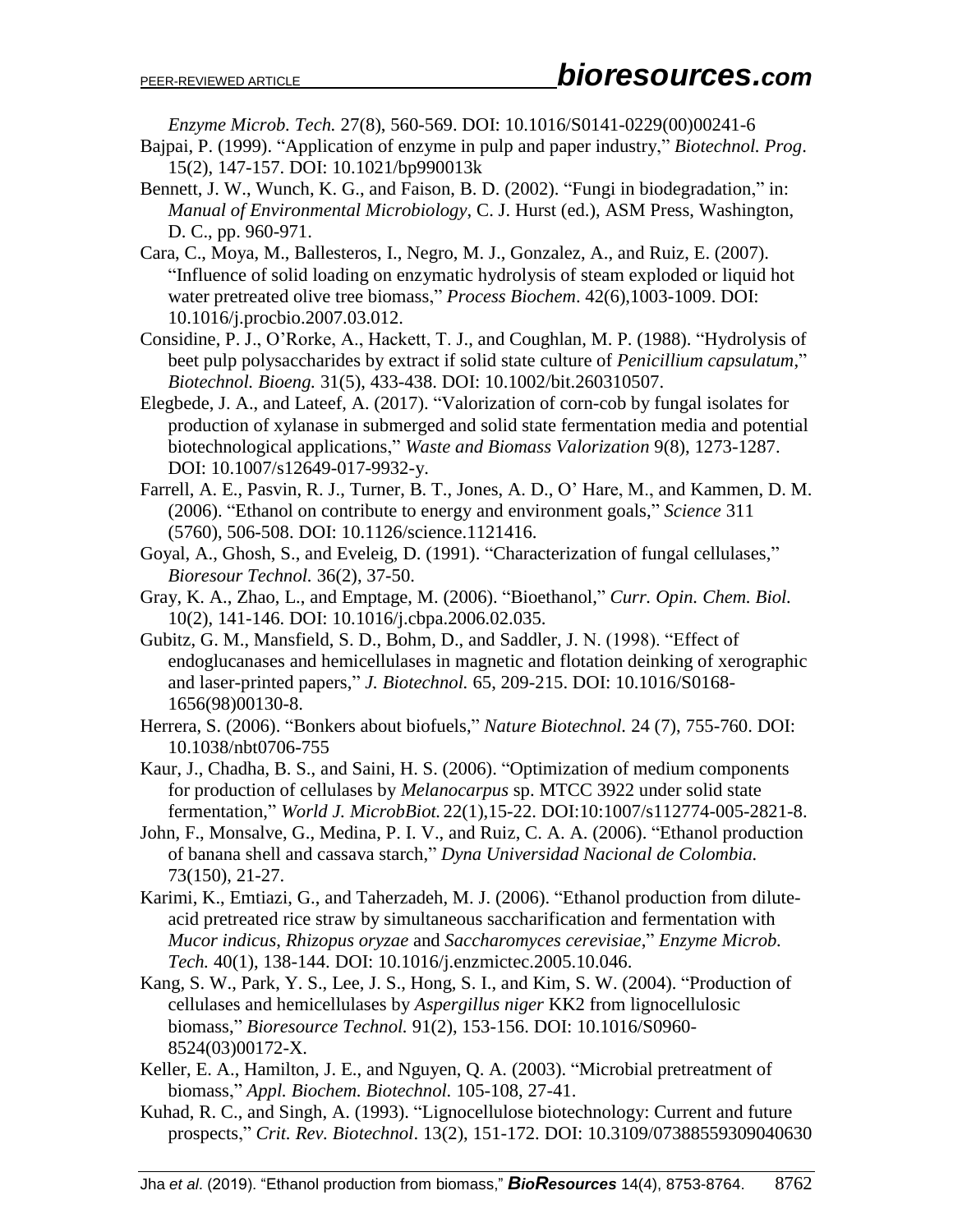- Kumar, A., Singh, L. K., and Ghosh, S. (2009). "Bioconversion of lignocellulosic fraction of water-hyacinth (*Eichhornia crassipes*) hemicellulose acid hydrolysate to ethanol by *Pichia stipitis*," *Bioresource Technol.* 100(13), 3293-3297. DOI: 10.1016/j.biortech.2009.02.023.
- Kalogeris, E., Fountoukides, G., Kekos, D., and Macris, B. J. (1999). "Design of solid state bioreactor for thermophilic microorganisms," *Bioresource Technol.* 67(3), 313- 315. DOI: 10.1016/S0960-8524(98)00124-2.
- Lateef, A., Oloke, J., and Raimi, O. (2012). "Production of fructosyltransferase by a local isolate of *Aspergillus niger* in both submerged and solid substrate media," *Acta Alimentaria* 41(1), 100-117. DOI: 10.1556/AAlim.41.2012.1.12.
- Lynd, L. (1989). "Production of ethanol from lignocellulosic materials using thermophilic bacteria: Critical evaluation of potential and review," in: *Advances in Biochemical Engineering/Biotechnology*, A. Fiechter (ed.), Vol. 38.
- Mielenz, J. R. (2001). "Ethanol production from biomass: Technology and commercialization status," *Curr. Opin. Microbiol.* 4(3), 324-329. DOI: 10.1016/S1369-5274(00)00211-3.
- Miller, G. L. (1959). "Use of dinitrosalicylic acid reagent for determination of reducing sugars," *Anal. Chem.* 31(3), 426-428. DOI: 10.1021/ac60147a030.
- Mishima, D., Tateda, M., Ike, M., and Fujita, M. (2006). "Comparative study on chemical pretreatments to accelerate enzymatic hydrolysis of aquatic macrophyte biomass used in water purification processes," *Bioresource Technol.* 97(16), 2166- 2172. DOI: 10.1016/j.biortech.2005.09.029.
- Martins, L. F., Kolling, D., Camassola, M., Dillon, A. J. P., Ramos, L. P. (2008). "Comparison of *Penicillium echinulatum* and *Trichoderma reesei* cellulases in relation to their activity against various cellulosic substrates," *Bioresource Technol.* 99, 1417-1424. DOI: 10.1016/S1369-5274(00)00211-3.
- Pandey, A., Soccol C. R., and Mitchell D. (2000). "New developments in solid state fermentation processes and products," *Process Biochem.* 35(3), 1153-1169. DOI: S1369-703X(02)00121-3.
- Parry, N. J., Beever, D. E., Owen, E., Vandenberghe, I., Beeumen, J. V., and Bhat, M. K. (2001). "Biochemical characterization and mechanism of action of thermostable glucosidase purified from *Thermoascus aurantiacus*," *J. Bio. Chem.* 353(1), 117-127.
- Parisi, F. (1989). "Advances in lignocellulosics hydrolysis and in the utilization of the hydrolyzates," *Advances in BiochEng/Biotech.* 38, 53-87. DOI: 10.1007/BFb0007859.
- Prassad, S., Singh, A., and Joshi, H. C. (2007). "Ethanol as an alternative fuel from agricultural, industrial and urban residues," *Resour. ConservRecycl.* 50(1),1-39. DOI: 10.1016/j.resconrec.2006.05.007.
- Raimbault, M. (1998). "General and microbiological aspects of solid substrate fermentation," *Electronic J Biotechnol.* 1(3), 174-189. DOI: 10.4067/S0717- 34581998000300007.
- Rabinovich, M. L., Blolbova, A. V., and Vasil'chenko, L. G. (2004). "Fungal decomposition of natural aromatic structures and xenobiotics: A review," *Appl. Biochem. Microbiol.* 40(1), 1-17. DOI: 10.1023/B:ABIM.0000010343.73266.08
- Ruiz, E., Cara, C., Manzanares, P., Ballesteros, M., and Castro, E. (2008). "Evaluation of steam explosion pre-treatment for enzymatic hydrolysis of sunflower stalks," *Enzyme Microb. Technol.* 42(2), 160-166. DOI: 10.1016/j.enzmictec.2007.09.002.
- Seo, H. B., Kim, H. J., and Jung, H. K. (2009). "Measurement of ethanol concentration